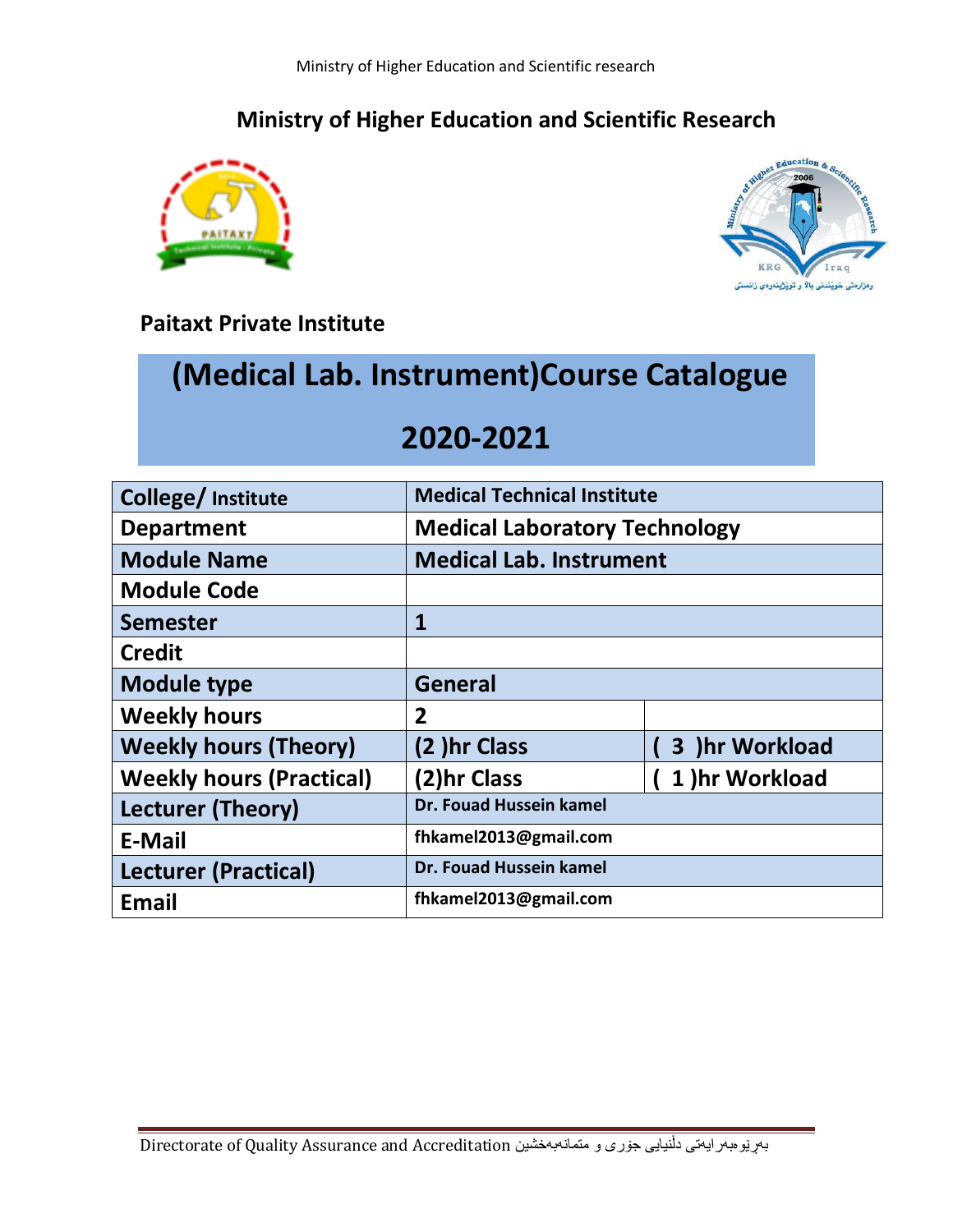# **Course Book**

#### - **Course overview:**

The student will demonstrate proper handling of laboratory chemicals; operate common analytical instruments; describe the theory and applications of various analytical instruments including types of electrophoresis, spectrophotometer, chromatography, and centrifugation; and practice laboratory safety.

#### - **Course objective:**

identify in two or three paragraphs the important objectives of the course and show those points that students should learn at the end of the course.

- **Student's obligation**
- **This course will introduce the student to the general role of health care provider as well as the specific role of the Medical Laboratory Technician. Basic aspects of medical terminology, laboratory safety, quality control, microscopy, pipe ting techniques, laboratory mathematics .as the followings**
- 1-The student attention in all theoretical and practical lectures in academic year.
- 2-Completion of all tests.
- 3-Attendance in exams.
- 4-Write or prepare reports.

### - **Forms of teaching**

lecture halls with data show equipment for lecture presentations, white board, overhead projector, posters

#### - **Assessment scheme**

6% Mid. Theory exam 10% Mid. practical exam 4% Quiz 40%Activity 25%final practical 15% final theory

- **Specific learning outcome:**
- Ability to develop general knowledge
- Knowledge and understanding of the subject area and understanding of the profession
- Ability to identify, differentiate, pose and resolve problem
- Demonstrate the ability to think critically and solve problems in a laboratory setting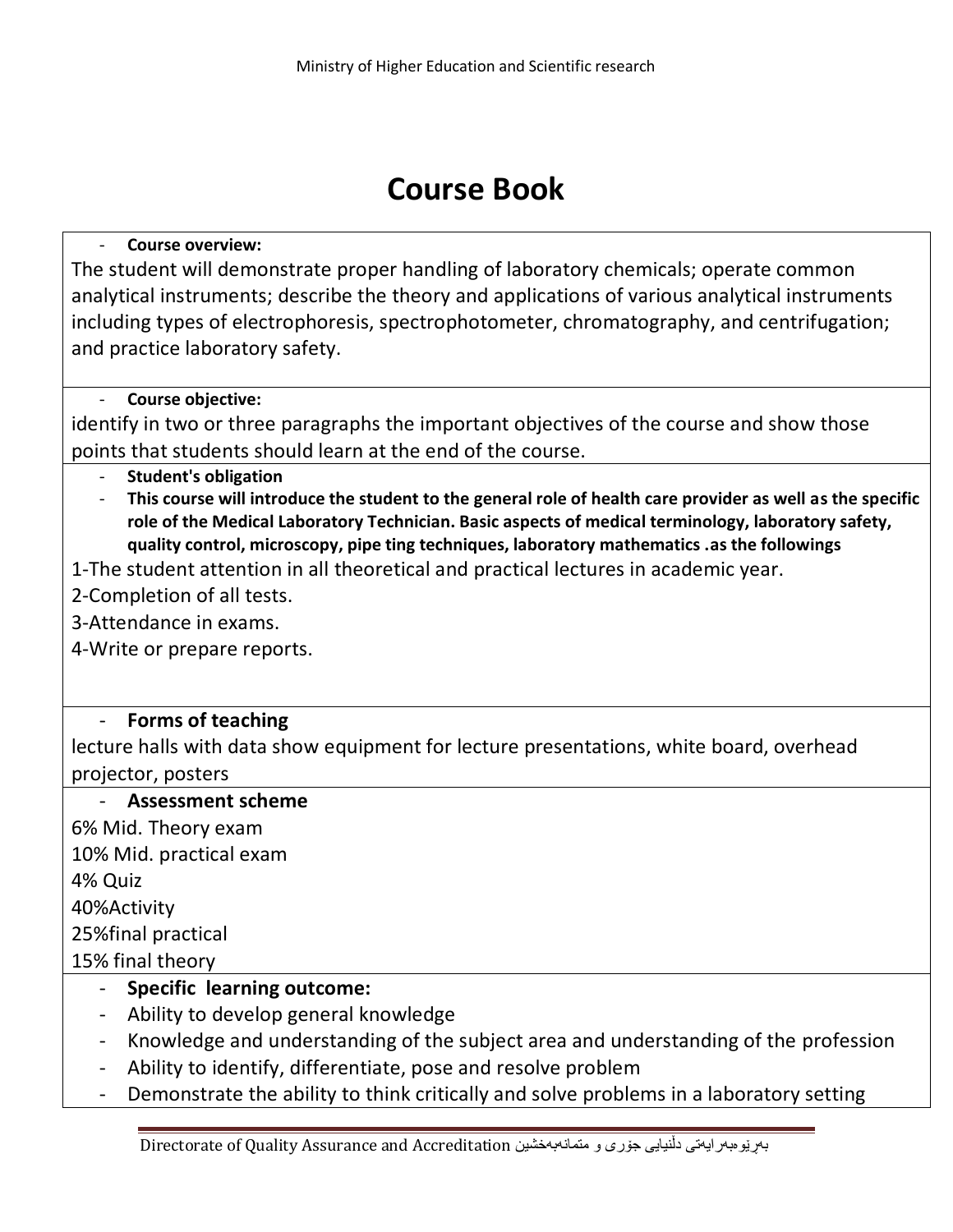- Ability to apply knowledge in practice
- Ability to search for process and analyze information from a variety of sources
- **Course Reading List and References:**
- **General or text book of Lab. Instrument (Author), [Donald M. West](https://www.amazon.com/s/ref=dp_byline_sr_book_2?ie=UTF8&field-author=Donald+M.+West&text=Donald+M.+West&sort=relevancerank&search-alias=books) (Author),**
- **Modern Analytical Chemistry 1st Edition**
- **by [David T Harvey](https://www.amazon.com/s/ref=dp_byline_sr_book_1?ie=UTF8&field-author=David+T+Harvey&text=David+T+Harvey&sort=relevancerank&search-alias=books)**
- -

| <b>Course topics (Theory)</b>                                                | <b>Week</b>    | <b>Learning Outcome</b>                                 |
|------------------------------------------------------------------------------|----------------|---------------------------------------------------------|
| Microscope (Parts of Microscope, Use of Microscope & care of<br>microscope). | 1              | Describe the identify each part                         |
| Phase contrast & Dark field microscope                                       | $\overline{2}$ | Explain the types of Microscope                         |
| Centrifuge                                                                   | $\overline{3}$ | Define and explain each part with type<br>of instrument |
| <b>Balances</b><br>Oven                                                      | $\overline{4}$ | Two devices in detail                                   |
| Incubator                                                                    | 5              | Known types of of incubator and parts                   |
| Autoclave                                                                    | 6              | Learning to how can using the oven<br>and the part      |
| <b>CBC</b>                                                                   | $\overline{7}$ | Count blood cell , principle and<br>measurement         |
| Ph. meter                                                                    | 8              | Describe the acidity and alkaline<br>solutions          |
| Water bath                                                                   | 9              | Describe principle of device                            |
| Spectrophotometer                                                            | 10             | Measurement the wavelength of<br>substance              |
| <b>VIDUS+ MiniVIDUS</b>                                                      | 11             | Application this device in viral field                  |
| Electrophoresis Elisa                                                        | 12             | Parts and operation of devices                          |
| <b>Practical Topics (If there is any)</b>                                    |                | <b>Learning Outcome</b>                                 |

Directorate of Quality Assurance and Accreditation متریزی و متمانهبهخشین Directorate of Quality Assurance and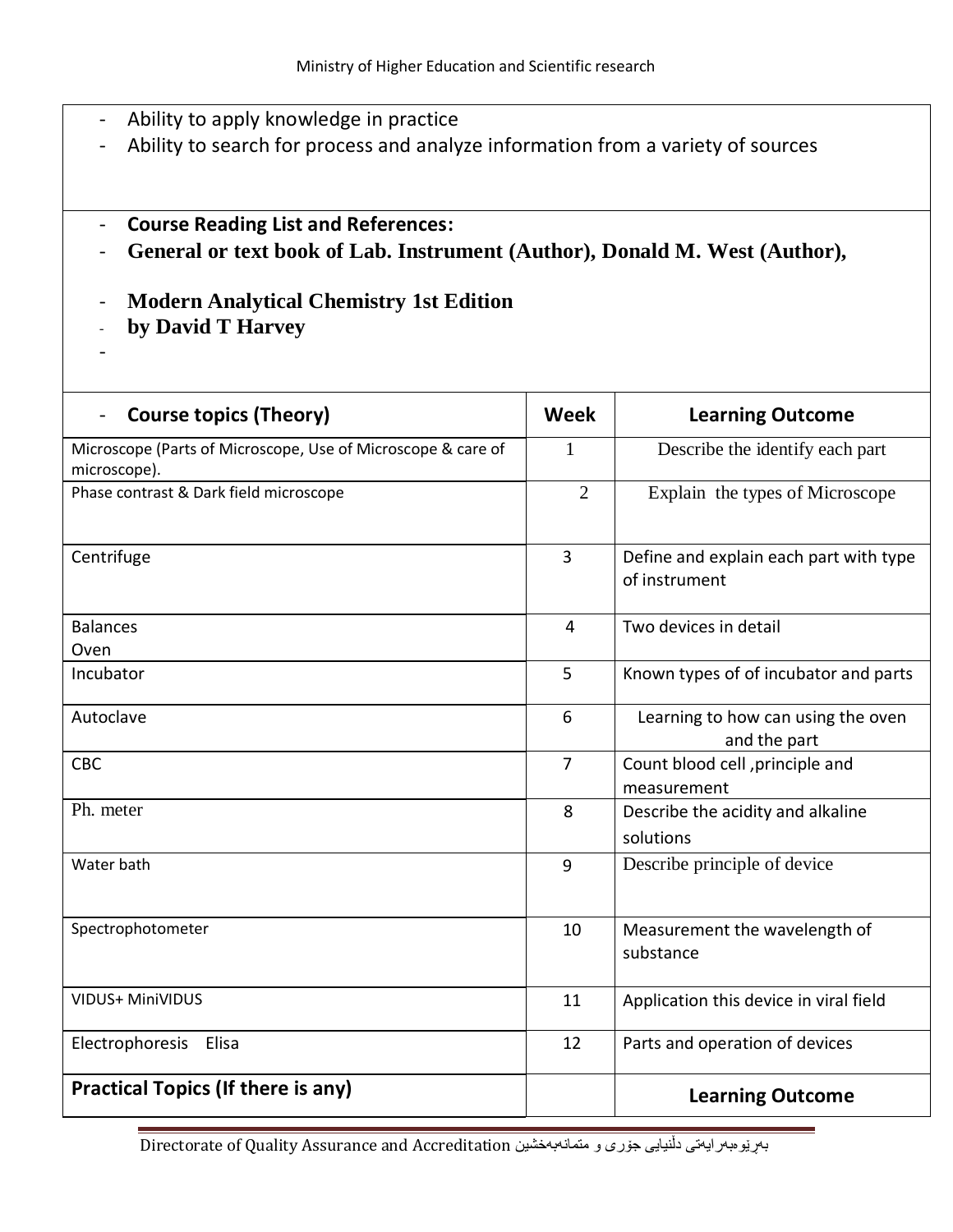| Microscope (Parts of Microscope, Use of Microscope & care of                                      | $\mathbf{1}$   | Describe the operation of device and                                                                                |  |  |
|---------------------------------------------------------------------------------------------------|----------------|---------------------------------------------------------------------------------------------------------------------|--|--|
| microscope).                                                                                      |                | identify each part                                                                                                  |  |  |
| Phase contrast & Dark field microscope                                                            | $\overline{2}$ | Explain the types of Microscope in details                                                                          |  |  |
| Centrifuge                                                                                        | $\overline{3}$ | Operation of device and explain each part<br>with type of instrument                                                |  |  |
| <b>Balances</b>                                                                                   | 4              | Two devices in detail                                                                                               |  |  |
| Oven                                                                                              |                |                                                                                                                     |  |  |
| Incubator                                                                                         | 5              | Explain the operation device and the<br>effect of temperature then types of of<br>incubator and parts               |  |  |
| Autoclave                                                                                         | 6              | Learning to how can using the autoclave<br>and the part                                                             |  |  |
| <b>CBC</b>                                                                                        | $\overline{7}$ | Operation the Count blood cell devices<br>, principle and measurement                                               |  |  |
| Ph. meter                                                                                         | 8              | Describe the acidity and alkaline<br>solutions<br>Describe princible of device in practical                         |  |  |
| Water bath                                                                                        | 9              | Describe princible of device                                                                                        |  |  |
| Spectrophotometer                                                                                 | 10             | Measurement the wavelength of<br>substance and applied in many<br>solution to the see the different<br>between them |  |  |
| VIDUS+MiniVIDUS                                                                                   | 11             | Application this device in viral field                                                                              |  |  |
| Electrophoresis Elisa                                                                             | 12             | Parts and operation of devices                                                                                      |  |  |
| Q1) Fill the blanks with suitable words:<br>(28M)                                                 |                |                                                                                                                     |  |  |
| The centrifuge works using the -----------<br>$1-$                                                |                |                                                                                                                     |  |  |
| Distillation is a process of -------- the component or substances from a liquid (Mixture)<br>$2-$ |                |                                                                                                                     |  |  |
| by selective ---------- and ------------ .                                                        |                |                                                                                                                     |  |  |
|                                                                                                   |                |                                                                                                                     |  |  |
| 3-The working principle of ----------- is to heat a mixture at a specific temperature.            |                |                                                                                                                     |  |  |

**4-In a laboratory centrifuge that uses sample tubes, the radial acceleration causes ------------- particles to settle to the bottom of the tube, while ------------ substances rise to the top.**

**Q2) Answer the followings: (24M)** 

Directorate of Quality Assurance and Accreditation متریو به متمان بوری و متمان به متمانوبه خشین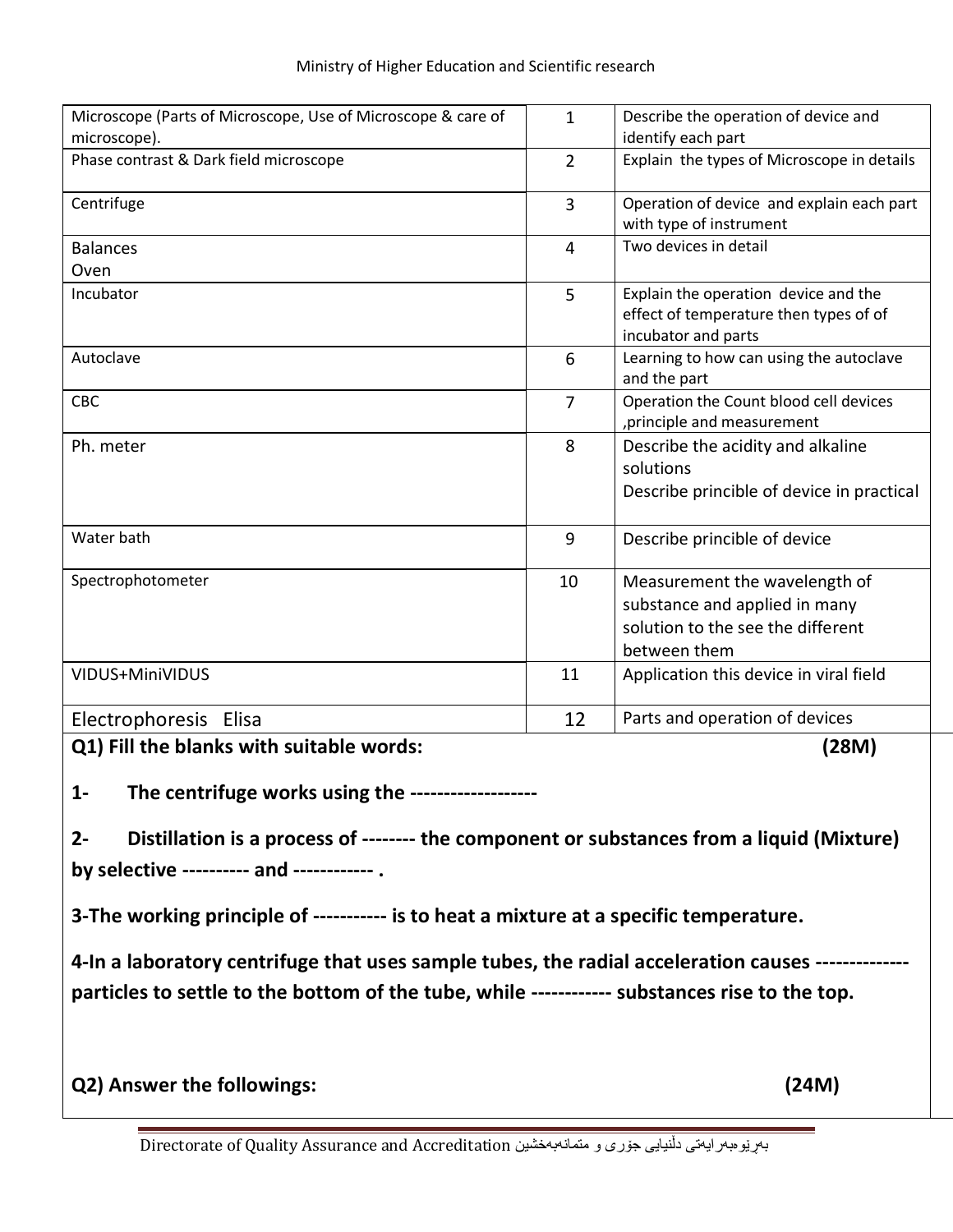- **A- Types of pH meter:**
- **B- Write the different between the light microscope and electron microscope**
- **C- Enumerate the classification of centrifuges:**

- **Extra notes:**

- **External Evaluator**

**The outcome of course book evaluation is commonly more explicit and follows the principles and rules in general.**